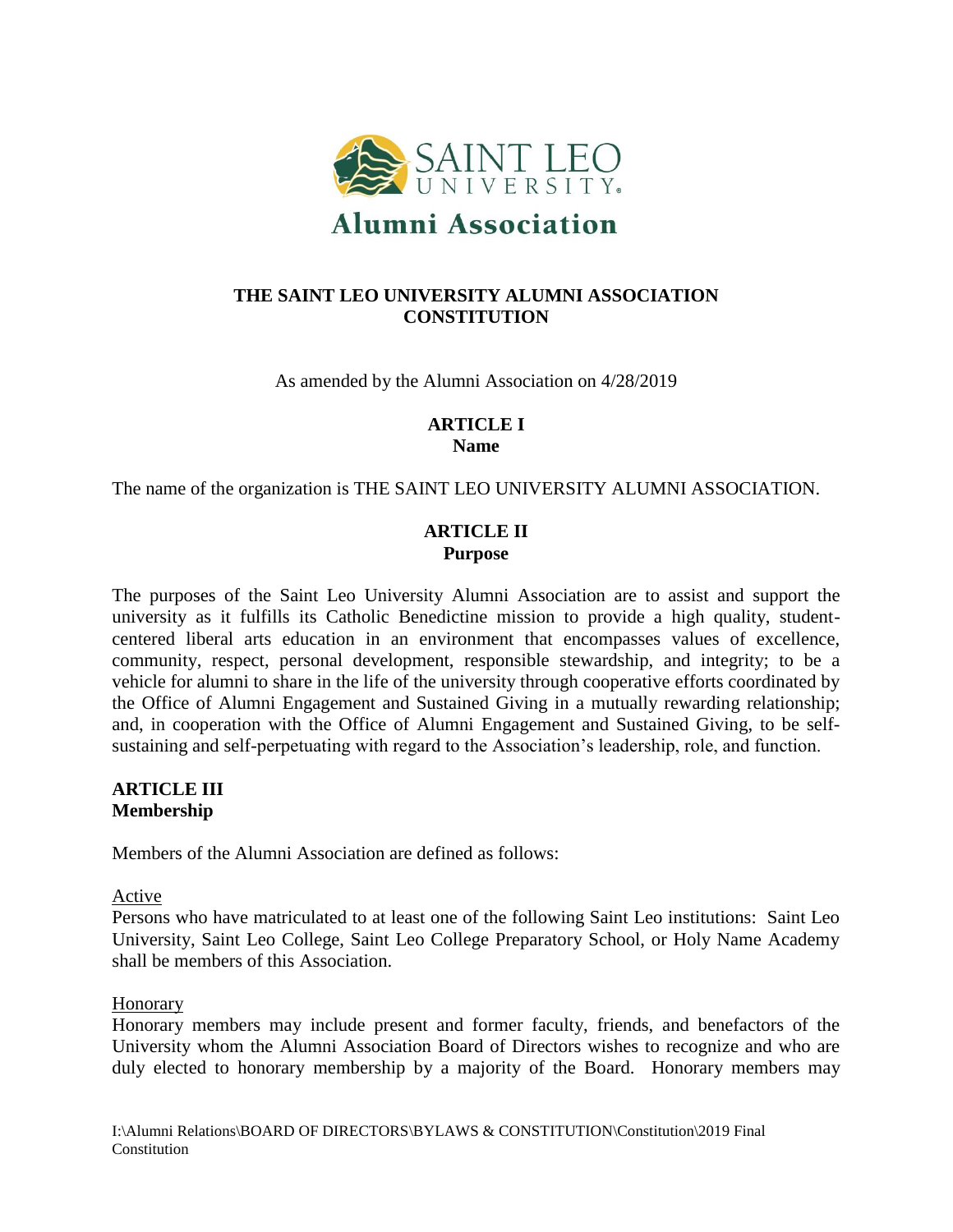participate in Association activities, but shall not vote at Association meetings or serve on the Alumni Association Board of Directors.

#### Ex Officio

*Ex Officio* members of the Alumni Association shall include recipients of honorary degrees from the university, the director of Alumni Engagement and Sustained Giving or its successor office or others as appointed by the Board of Directors Executive Committee. *Ex Officio* members may participate in Alumni Association activities but shall not vote at Alumni Association meetings.

#### **ARTICLE IV**

#### **Term**

The term for this Alumni Association is perpetual**.**

## **ARTICLE V Officers**

The elected officers of the Alumni Association shall be a president, a president-elect, a secretary, and a treasurer. Officer's terms and guidelines are set forth in the Bylaws.

#### **ARTICLE VI Management**

An Alumni Association Board of Directors whose members shall be selected in accordance with the Bylaws shall manage the affairs of the Alumni Association. An Executive Committee shall be composed of the president, president-elect, secretary, treasurer, and other Board of Directors or Association members who the Executive Committee deems shall be necessary in the furtherance of the Association's business. Additional members of the Executive Committee shall be nominated by the president of the Alumni Association, confirmed by the Alumni Association Board of Directors, and serve for a fixed time frame of one year or less. The immediate past president of the Alumni Association and the director of Alumni Engagement and Sustained Giving or its successor office shall serve in an ex-officio capacity.

### **ARTICLE VII Bylaws**

The purposes of the Association shall be carried out as set forth in the Bylaws of the Saint Leo University Alumni Association. The bylaws may be amended at any properly notified regular or special meeting by two-thirds of the Alumni Association Board of Directors voting, provided that notice and a statement of the proposed change(s) is/are given by electronic mail or post at least 30 days before such meeting. Every member of the Board of Directors shall have the right to cast one vote in person or by mailed proxy vote, by faxed proxy vote, or by electronically submitted proxy vote. Voting by means other than in person shall be addressed to the director of Alumni Engagement and Sustained Giving. These votes must be received in the Saint Leo University Office of Alumni Engagement and Sustained Giving by 3:00 p.m. Eastern time, one